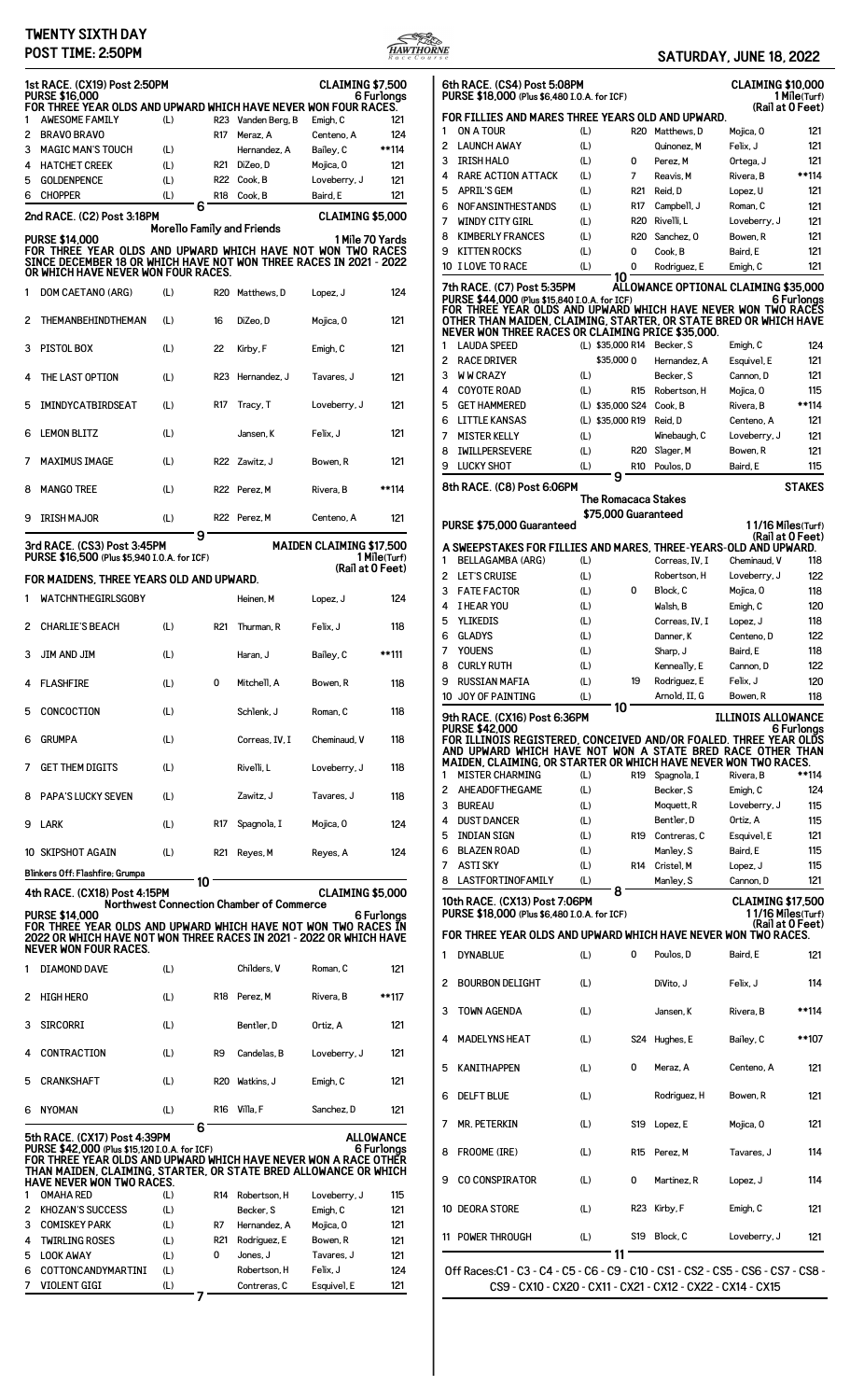| Extra Races For Friday, June 24, 2022<br>(Entries Close on Sunday, June 19, 2022)                                                                                                                                                                   | <b>X23</b> Purse \$40,000. (Plus \$14,40)      |
|-----------------------------------------------------------------------------------------------------------------------------------------------------------------------------------------------------------------------------------------------------|------------------------------------------------|
| <b>MAIDEN</b>                                                                                                                                                                                                                                       | Weight.<br>(Preference by condit               |
| X10 EXTRA RACE NO 10<br>X10 Purse \$40,000. (Plus \$14,400 I.O.A. for ICF) For Maidens, Three Years Old and Upward.                                                                                                                                 |                                                |
| Three Year Olds. 119 lbs.<br>Older. 124 lbs.<br>(Preference by condition eligibility)                                                                                                                                                               |                                                |
| ONE MILE AND ONE SIXTEENTH(Turf)                                                                                                                                                                                                                    | <b>TRAINERS: THE VETS WIL</b>                  |
|                                                                                                                                                                                                                                                     | AND THURSDAY. IF YOU N                         |
|                                                                                                                                                                                                                                                     | <b>DENTENTION BARN AND N</b>                   |
| <b>X11</b> EXTRA RACE NO 11 <b>ALLOWANCE OPTIONAL CLAIMING</b><br>Purse \$44,000. (Plus \$15,840 I.O.A. for ICF) For Fillies And Mares Three Years Old and Upward Which<br>Have Never Won Two Races Other Than Maiden, Claiming, Starter, Or Sta    | ****************                               |
|                                                                                                                                                                                                                                                     | ?The ITHA / CTHF schola                        |
| <b>CLAIMING PRICE \$35.000</b>                                                                                                                                                                                                                      | website: ITHAracing.com                        |
| (Claiming races for \$25,000 or less not considered in estimating allowances)                                                                                                                                                                       |                                                |
| (Preference by condition eligibility)                                                                                                                                                                                                               | Applications are due July                      |
| FIVE AND ONE HALF FURLONGS(Turf)                                                                                                                                                                                                                    | requirements.                                  |
| <b>MAIDEN CLAIMING</b>                                                                                                                                                                                                                              | *********************                          |
| Older 124 lbs.                                                                                                                                                                                                                                      | <b>REMINDER TRAINERS -- I</b>                  |
| <b>CLAIMING PRICE \$6.250</b>                                                                                                                                                                                                                       | <b>FOR THE SUMMER 1) Pleas</b>                 |
| FIVE AND ONE HALF FURLONGS                                                                                                                                                                                                                          | stalls you will be needing.                    |
| STARTER OPTIONAL CLAIMING<br>STARTER OPTIONAL CLAIMING<br>21 Purse \$26,000. (Plus \$9,360 I.O.A. for ICF) For Three Year Olds and Upward Which Have Started For<br>A Claiming Price Of \$12,500 Or Less In 2021 – 2022 or Claiming Price \$25,000. | 2) Those trainers in Barns                     |
|                                                                                                                                                                                                                                                     | barn - you will need conta                     |
| Older. 124 lbs.<br>Three Year Olds. 118 lbs.                                                                                                                                                                                                        | will need to be prepared t                     |
| Non-winners of a race at a mile or over since May 24. 3 lbs.                                                                                                                                                                                        | of racing, as those barns r                    |
| <b>CLAIMING PRICE \$25,000</b><br>(Claiming races for \$16,000 or less not considered in estimating allowances)                                                                                                                                     | harness meet.<br>*********************         |
| FIVE AND ONE HALF FURLONGS(Turf)                                                                                                                                                                                                                    |                                                |
|                                                                                                                                                                                                                                                     | <b>TRAINERS: PER THE STEV</b>                  |
| X14 EXTRA RACE NO 14<br>X14 Purse \$40,000. For Illinois Registered, Conceived and/or Foaled. Maidens, Three Years Old and                                                                                                                          | <b>VACCINATIONS AND COG</b>                    |
| Upward.<br>Three Year Olds. 117 lbs.<br>Older. 124 lbs.                                                                                                                                                                                             | YOUR RACE. IF NOT, YOU<br>******************** |
| (Preference by condition eligibility)                                                                                                                                                                                                               |                                                |
| <b>ONE MILE(Turf)</b>                                                                                                                                                                                                                               | <b>SCRATCH TIME 10:30 A.M</b>                  |
|                                                                                                                                                                                                                                                     |                                                |
| ALLOWANCE <b>X15</b> EXTRA RACE NO 15<br>Allowse \$42,000. (Plus \$15,120 I.O.A. for ICF) For Three Year Olds and Upward Which Have Never Won A Race Other Than Maiden, Claiming, Starter, Or State Bred Allowance or Which Have Never W            |                                                |
| Two Races.                                                                                                                                                                                                                                          |                                                |
| Three Year Olds. 118 lbs.<br>01der 124 lbs.                                                                                                                                                                                                         |                                                |
| (Claiming races for \$20,000 or less not considered in estimating allowances)                                                                                                                                                                       |                                                |
| (Preference by condition eligibility)                                                                                                                                                                                                               |                                                |
| FIVE AND ONE HALF FURLONGS(Turf)                                                                                                                                                                                                                    |                                                |
| <b>X16</b> EXTRA RACE NO 16 <b>ILLINOIS ALLOWANCE OPTIONAL CLAIMING</b><br>Marse \$42,000. For Illinois Registered, Conceived and/or Foaled. Fillies And Mares Three Years Old and Upward Minich Have Not Won A State Bred Race Other Than M        |                                                |
|                                                                                                                                                                                                                                                     |                                                |
| Have Never Won Two Races or Claiming Price \$15,000.                                                                                                                                                                                                |                                                |
| Three Year Olds. $\dots$ . $\ldots$ 117 lbs.<br>01 der. 124 lbs.<br>Non-winners of a race at a mile or over since May 24. 3 lbs.                                                                                                                    |                                                |
| <b>CLAIMING PRICE \$15,000</b>                                                                                                                                                                                                                      |                                                |
| (Claiming races for \$12,500 or less not considered in estimating allowances)                                                                                                                                                                       |                                                |
| (Preference by condition eligibility)                                                                                                                                                                                                               |                                                |
| ONE MILE AND ONE SIXTEENTH(Turf)                                                                                                                                                                                                                    |                                                |
| STARTER OPTIONAL CLAIMING<br>X17 EXTRA RACE NO. 17                                                                                                                                                                                                  |                                                |
| Purse \$20,000. (Plus \$7,200 I.O.A. for ICF) For Fillies And Mares Three Years Old and Upward Which<br>Have Started For A Claiming Price Of \$6,500 Or Less In 2021 - 2022 or Claiming Price \$13,500.                                             |                                                |
| Three Year Olds. $\dots$ . 118 lbs.<br>Older. 124 lbs.                                                                                                                                                                                              |                                                |
| <b>CLAIMING PRICE \$13,500</b>                                                                                                                                                                                                                      |                                                |
| (Claiming races for \$10,000 or less not considered in estimating allowances)                                                                                                                                                                       |                                                |
| <b>SIX FURLONGS</b>                                                                                                                                                                                                                                 |                                                |
| <b>STARTER OPTIONAL CLAIMING</b>                                                                                                                                                                                                                    |                                                |
| STARTER OPTIONAL CLAIMING<br>21 Purse \$23,000. (Plus \$8,280 I.O.A. for ICF) For Three Year Olds and Upward Which Have Started For<br>A Claiming Price Of \$10,000 Or Less In 2021 – 2022 or Claiming Price \$20,000.                              |                                                |
| Older. 124 lbs.<br>Three Year Olds. $\dots$ . 117 lbs.                                                                                                                                                                                              |                                                |
| Non-winners of a race at a mile or over since May 24, $\ldots$ , $\ldots$ , $\ldots$ , $\ldots$ , $\ldots$ , 3 lbs.                                                                                                                                 |                                                |
| <b>CLAIMING PRICE \$20,000</b>                                                                                                                                                                                                                      |                                                |
| (Claiming races for \$16,000 or less not considered in estimating allowances)                                                                                                                                                                       |                                                |
| ONE MILE AND ONE SIXTEENTH(Turf)                                                                                                                                                                                                                    |                                                |
| <b>X19</b> EXTRA RACE NO 19<br><b>X19</b> Purse \$13,000. For Fillies And Mares Three Years Old and Upward Which Have Never Won Two Races.<br><b>CLAIMING</b>                                                                                       |                                                |
| Three Year Olds119 lbs.<br>01 der. 124 lbs.                                                                                                                                                                                                         |                                                |
|                                                                                                                                                                                                                                                     |                                                |
|                                                                                                                                                                                                                                                     |                                                |
| <b>CLAIMING PRICE \$6,250</b>                                                                                                                                                                                                                       |                                                |
| (Claiming races for \$4,000 or less not considered in estimating allowances)                                                                                                                                                                        |                                                |
| ONE MILE AND SEVENTY YARDS                                                                                                                                                                                                                          |                                                |
|                                                                                                                                                                                                                                                     |                                                |
| CLAIMING X20 EXTRA RACE NO 20<br>X20 Purse \$17,000. (Plus \$6,120 I.O.A. for ICF) For Three Year Olds and Upward Which Have Never Won<br>Two Races.                                                                                                |                                                |
| Older. 124 lbs.<br>Three Year Olds. $\ldots$ . 119 lbs.                                                                                                                                                                                             |                                                |
| <b>CLAIMING PRICE \$16,000</b>                                                                                                                                                                                                                      |                                                |
| (Claiming races for \$10,000 or less not considered in allowances)                                                                                                                                                                                  |                                                |
| ONE MILE AND SEVENTY YARDS                                                                                                                                                                                                                          |                                                |
| <b>CLAIMING</b>                                                                                                                                                                                                                                     |                                                |
| X21 EXTRA RACE NO 21<br>X21 Purse \$13,000. For Three Year Olds and Upward Which Have Never Won Two Races.                                                                                                                                          |                                                |
| Three Year Olds. $\ldots$ . 119 lbs.<br>01 der. 124 lbs.<br>Non-winners of a race at a mile or over since May 24. 3 lbs.                                                                                                                            |                                                |
| <b>CLAIMING PRICE \$6.250</b>                                                                                                                                                                                                                       |                                                |
| (Claiming races for \$4,000 or less not considered in estimating allowances)                                                                                                                                                                        |                                                |
| ONE MILE AND SEVENTY YARDS                                                                                                                                                                                                                          |                                                |
|                                                                                                                                                                                                                                                     |                                                |
|                                                                                                                                                                                                                                                     |                                                |
| CLAIMING<br>2022 Purse \$12,000. For Three Year Olds and Upward Which Have Not Won Two Races In 2021 - 2022 or<br>Which Have Not Won A Race Since September 24, 2021.<br>Three Year Olds. 119 lbs.<br>Older. 124 lbs.                               |                                                |
| Non-winners of a race at a mile or over since May 24. 3 lbs.                                                                                                                                                                                        |                                                |
| <b>CLAIMING PRICE \$5,000</b>                                                                                                                                                                                                                       |                                                |
| (Claiming races for \$4,000 or less not considered in eligibility and allowances)<br>ONE MILE AND SEVENTY YARDS                                                                                                                                     |                                                |

## **X23EXTRA RACE NO 23 MAIDEN 

 #**

 $\ldots \ldots \ldots \ldots \ldots \ldots \ldots$  122 lbs. (Preference by condition eligibility)

**FOUR AND ONE HALF FURLONGS**

**TRAINERS: THE VETS WILL BE AVAILABLE FOR WORKS ON SUNDAY, MONDAY, AND THURSDAY. IF YOU NEED TO WORK FOR THE VET, YOU MUST CALL THE D MAKE AN APPOINTMENT. \*\*\*\*\*\*\*\*\*\*\*\*\*\*\*\*\*\*\*\*\*\*\*\*\*\*\*\*\***

**?The ITHA / CTHF scholarship application is now available at the ITHA website: ITHAracing.com**

**Applications are due July 15, 2022. Visit the website for all the details and**

#### **\*\*\*\*\*\*\*\*\*\*\*\*\*\*\*\*\*\*\*\*\*\*\*\*\*\*\*\*\*\***

-- IF YOU ARE PLANNING TO STABLE AT HAWTHORNE **FOR THE SUMMER 1) Please contact the Racing Office and tell us how many**

**2) Those trainers in Barns A - D AND 1 - 5 will need to relocate to a different barn - you will need contact the Racing office to get a new location. Also you where out of those barns immediately at the close of racing, as those barns need to be prepared for the opening of the summer**

#### **\*\*\*\*\*\*\*\*\*\*\*\*\*\*\*\*\*\*\*\*\*\*\*\*\*\*\*\*\***

**TEWARDS, YOU MUST HAVE YOUR PROOF OF EHV** OGGINS IN THE RACING OFFICE BY 2:00 THE DAY OF **YOUR HORSE WILL BE SCRATCHED. \*\*\*\*\*\*\*\*\*\*\*\*\*\*\*\*\*\*\*\*\*\*\*\*\*\*\*\*\***

**A.M.**